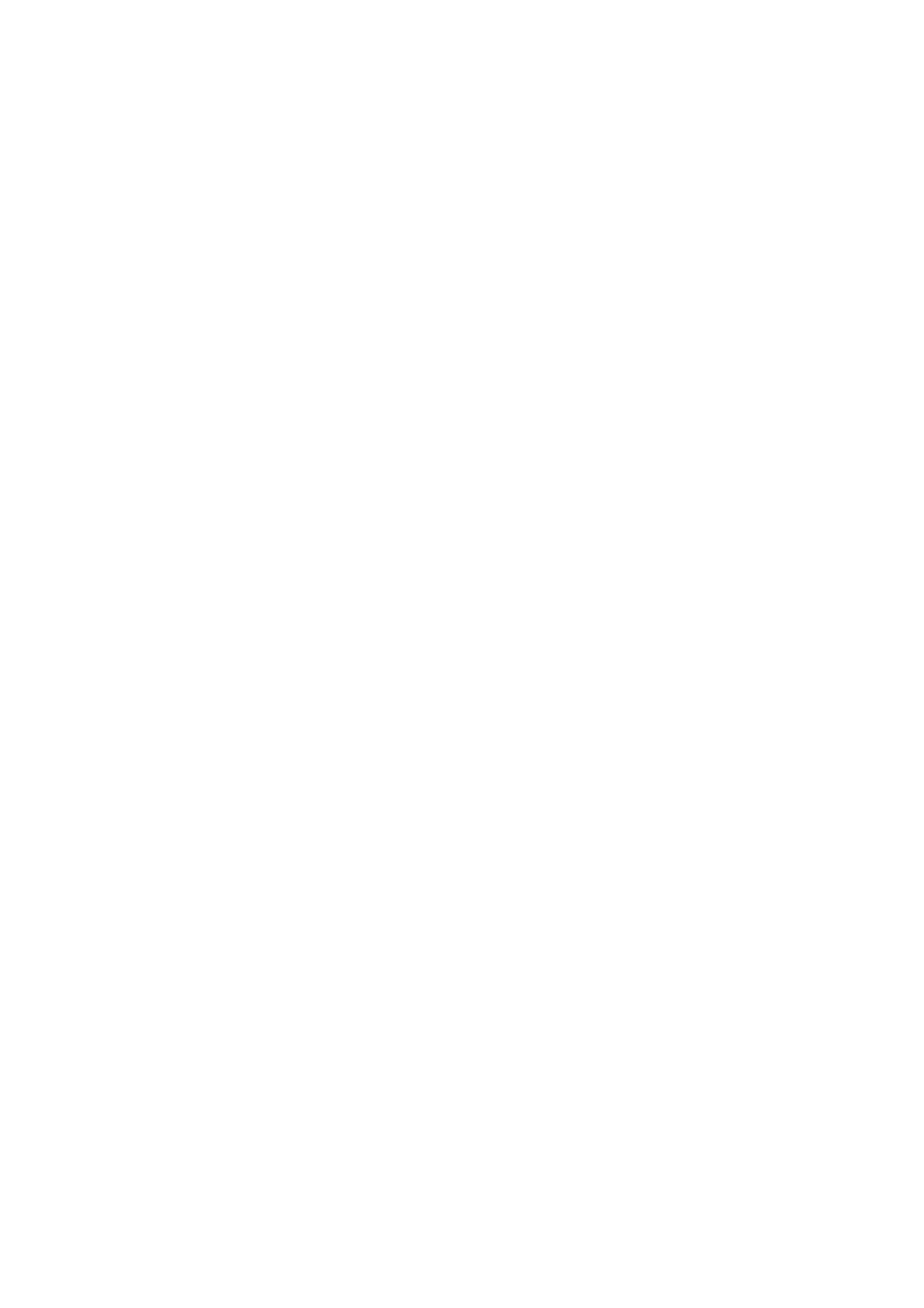# Red Hat OpenStack Platform 14 Network Functions Virtualization Product Guide

Overview of the Network Functions Virtualization (NFV)

OpenStack Team rhos-docs@redhat.com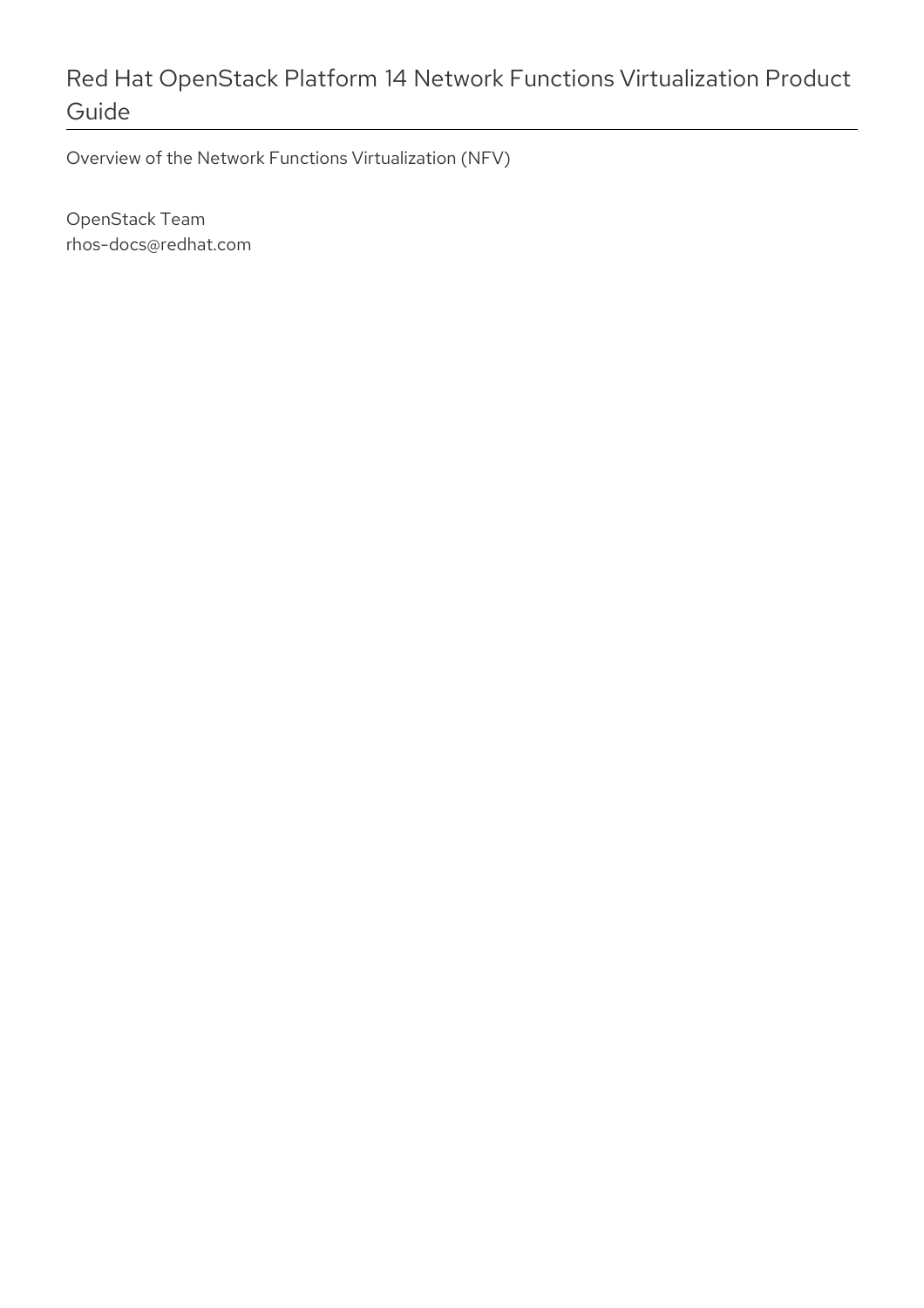#### Legal Notice

Copyright © 2019 Red Hat, Inc.

The text of and illustrations in this document are licensed by Red Hat under a Creative Commons Attribution–Share Alike 3.0 Unported license ("CC-BY-SA"). An explanation of CC-BY-SA is available at

http://creativecommons.org/licenses/by-sa/3.0/

. In accordance with CC-BY-SA, if you distribute this document or an adaptation of it, you must provide the URL for the original version.

Red Hat, as the licensor of this document, waives the right to enforce, and agrees not to assert, Section 4d of CC-BY-SA to the fullest extent permitted by applicable law.

Red Hat, Red Hat Enterprise Linux, the Shadowman logo, the Red Hat logo, JBoss, OpenShift, Fedora, the Infinity logo, and RHCE are trademarks of Red Hat, Inc., registered in the United States and other countries.

Linux ® is the registered trademark of Linus Torvalds in the United States and other countries.

Java ® is a registered trademark of Oracle and/or its affiliates.

XFS ® is a trademark of Silicon Graphics International Corp. or its subsidiaries in the United States and/or other countries.

MySQL<sup>®</sup> is a registered trademark of MySQL AB in the United States, the European Union and other countries.

Node.js ® is an official trademark of Joyent. Red Hat is not formally related to or endorsed by the official Joyent Node.js open source or commercial project.

The OpenStack ® Word Mark and OpenStack logo are either registered trademarks/service marks or trademarks/service marks of the OpenStack Foundation, in the United States and other countries and are used with the OpenStack Foundation's permission. We are not affiliated with, endorsed or sponsored by the OpenStack Foundation, or the OpenStack community.

All other trademarks are the property of their respective owners.

#### Abstract

This guide introduces Network Functions Virtualization (NFV), its advantages, supported configurations, architecture and components, installation and integration information.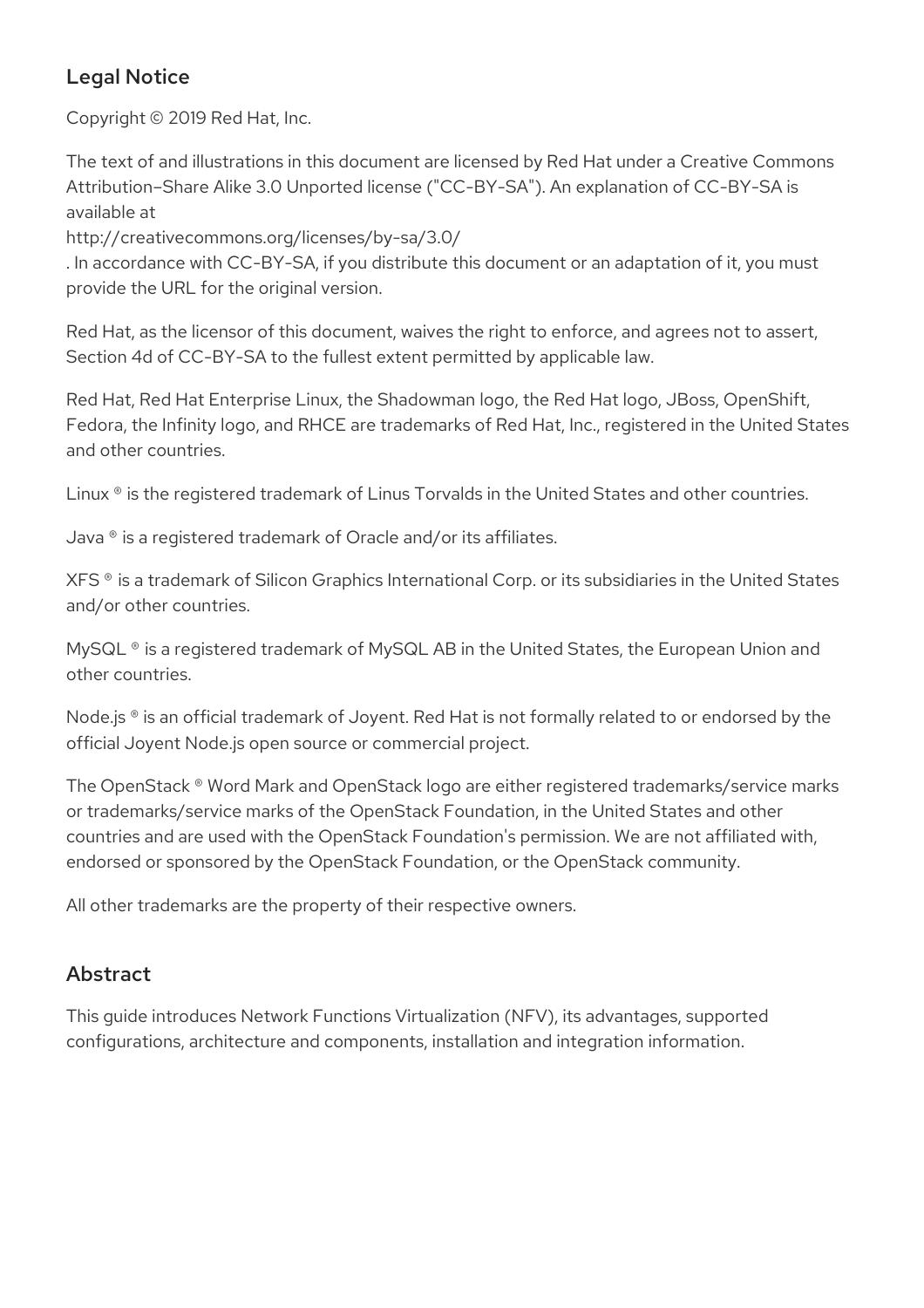## **Table of Contents**

|                                                                                                                                                                                                                                                                                                                                                 | -3                                 |
|-------------------------------------------------------------------------------------------------------------------------------------------------------------------------------------------------------------------------------------------------------------------------------------------------------------------------------------------------|------------------------------------|
| CHAPTER 1. UNDERSTANDING RED HAT NETWORK FUNCTIONS VIRTUALIZATION (NFV)  4<br>1.1. ADVANTAGES OF NFV<br>1.2. SUPPORTED CONFIGURATIONS FOR NFV DEPLOYMENTS                                                                                                                                                                                       | $\overline{4}$<br>$\overline{4}$   |
| 2.1. ETSI NFV ARCHITECTURE<br>2.2. NEV ETSI ARCHITECTURE AND COMPONENTS<br>2.3. RED HAT NFV COMPONENTS<br>2.4. INSTALLATION SUMMARY                                                                                                                                                                                                             | 6<br>6<br>6<br>$\overline{7}$<br>8 |
|                                                                                                                                                                                                                                                                                                                                                 | 9                                  |
| 4.1. FAST DATA PATH OPTIONS                                                                                                                                                                                                                                                                                                                     | 10<br>10                           |
| CHAPTER 5. NFV PERFORMANCE CONSIDERATIONS (and construction of the construction of the chapter of the chapter of the chapter of the chapter of the chapter of the chapter of the chapter of the chapter of the chapter of the<br>5.1. CPUS AND NUMA NODES<br>5.2. NUMA NODE EXAMPLE<br>5.3. CPU PINNING<br>5.4. HUGEPAGES<br>5.5. PORT SECURITY | 12<br>12<br>12<br>13<br>13<br>14   |
|                                                                                                                                                                                                                                                                                                                                                 | - 15                               |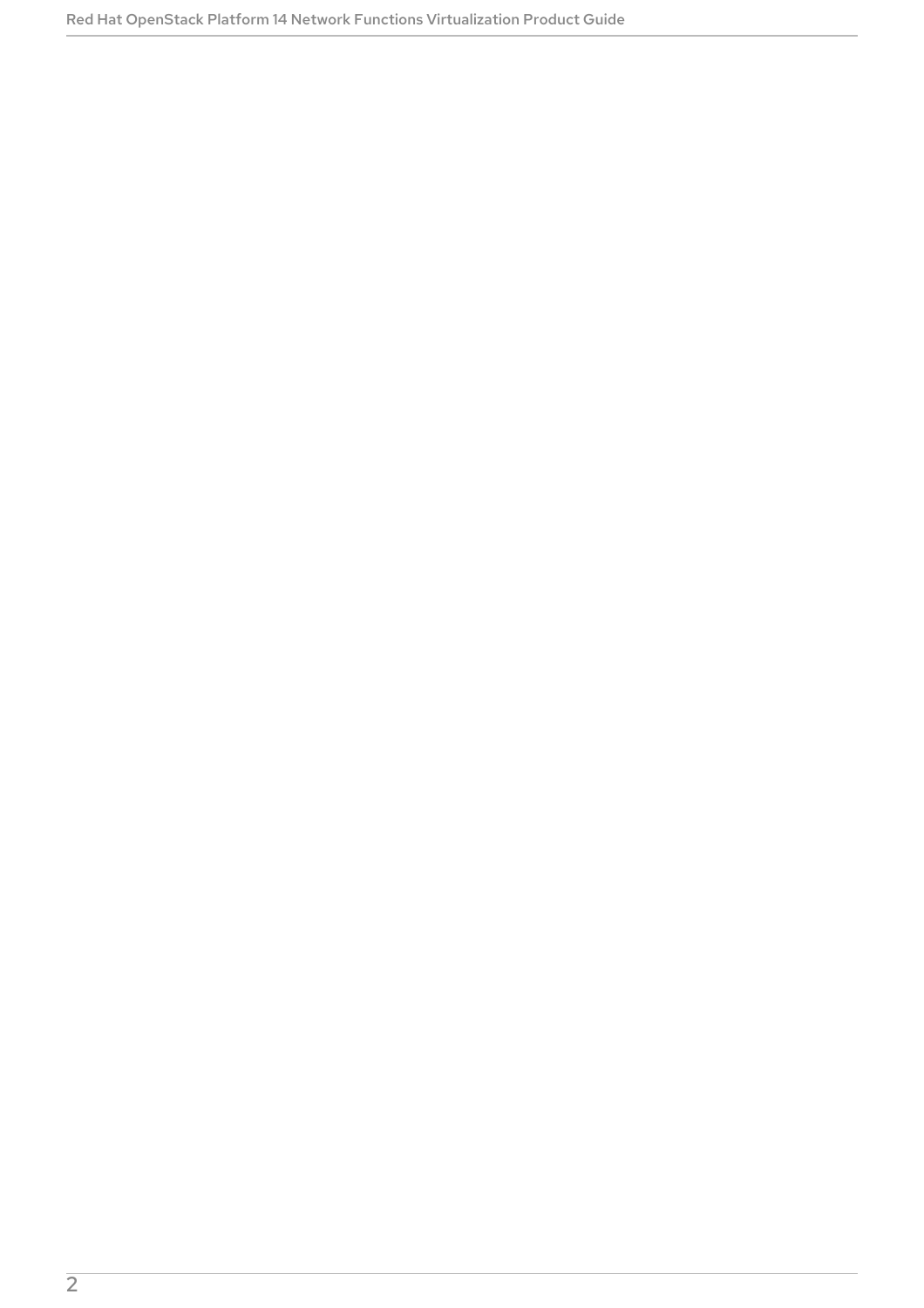## PREFACE

<span id="page-6-0"></span>Red Hat OpenStack Platform provides the foundation to build a private or public Infrastructure-as-a-Service (IaaS) cloud on top of Red Hat Enterprise Linux. It offers a massively scalable, fault-tolerant platform for the development of cloud-enabled workloads.

Network Functions Virtualization (NFV) uses virtualization to move network node functions into building blocks that interconnect to create communication services. NFV is a new way to define, create, and manage networks by replacing dedicated hardware appliances with software and automation.

This guide briefly discusses Red Hat's effort to accelerate NFV deployments using the Red Hat OpenStack Platform.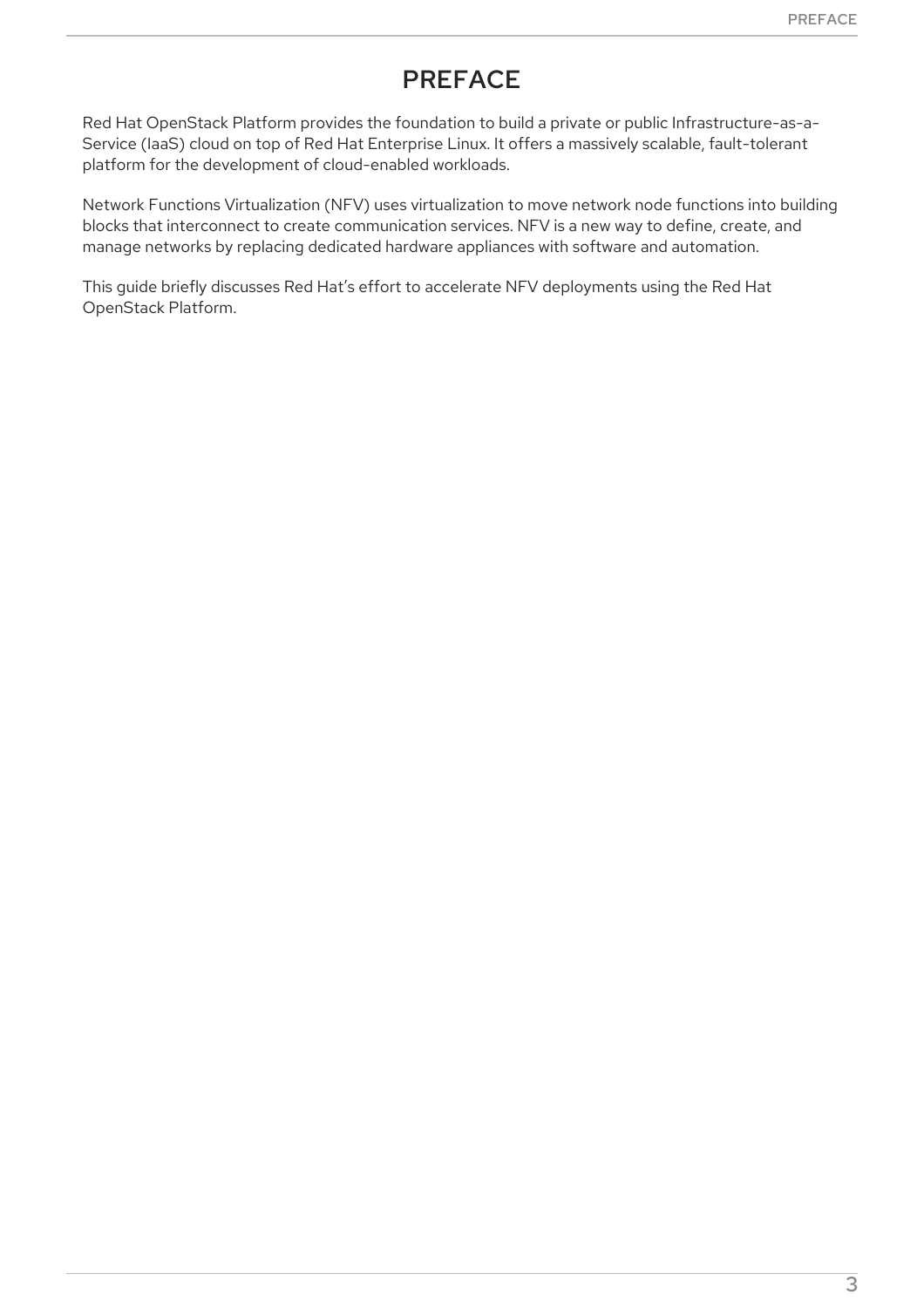# <span id="page-7-0"></span>CHAPTER 1. UNDERSTANDING RED HAT NETWORK FUNCTIONS VIRTUALIZATION (NFV)

Network Functions Virtualization (NFV)is a software-based solution that helps the Communication Service Providers (CSPs) to move beyond the traditional, proprietary hardware to achieve greater efficiency and agility while reducing the operational costs.

An NFV environment allows for IT and network convergence by providing a virtualized infrastructure using the standard virtualization technologies that run on standard hardware devices such as switches, routers, and storage to virtualize network functions (VNFs). The management and orchestration logic deploys and sustains these services. NFV also includes a Systems Administration, Automation and Life-Cycle Management thereby reducing the manual work necessary. It makes sure that people use modern tools, for example, devops, to work faster and at a larger scale.

#### <span id="page-7-1"></span>1.1. ADVANTAGES OF NFV

The main advantages of implementing network functions virtualization (NFV) are as follows:

- Accelerates the time-to-market by allowing you to to quickly deploy and scale new networking services to address changing demands.
- Supports innovation by enabling service developers to self-manage their resources and prototype using the same platform that will be used in production.
- Addresses customer demands in hours or minutes instead of weeks or days, without sacrificing security or performance.
- Reduces capital expenditure because it uses commodity-off-the-shelf hardware instead of expensive tailor-made equipment.
- Reduces operational costs by streamlined operations and automation that optimizes day-today tasks and improves employee productivity.

### <span id="page-7-2"></span>1.2. SUPPORTED CONFIGURATIONS FOR NFV DEPLOYMENTS

Red Hat OpenStack Platform supports NFV deployments with the inclusion of automated OVS-DPDK and SR-IOV configuration.

#### Hyper-converged Infrastructure (HCI)

Customers can now co-locate the Compute sub-system with the Red Hat Ceph Storage nodes. This hyper-converged model delivers lower cost of entry, smaller initial deployment footprints, maximized capacity utilization, and more efficient management in NFV use cases.

#### Composable roles

You can now use composable roles to create custom deployments. Composable roles allow you to add or remove services from each role. For more information on the Composable Roles, see [Composable](https://access.redhat.com/documentation/en-us/red_hat_openstack_platform/14/html-single/advanced_overcloud_customization/#Roles) Roles and Services.

#### Open vSwitch (OVS) with LACP

As of OVS 2.9, LACP with OVS is fully supported. This is not recommended for Openstack control plane traffic, as OVS or Openstack Networking interruptions may interfere with management. For more information See Open vSwitch [Bonding](https://access.redhat.com/documentation/en-us/red_hat_openstack_platform/14/html-single/advanced_overcloud_customization/index#open-vswitch-bonding-options) Options.

#### OVS Hardware offload (Technology Preview)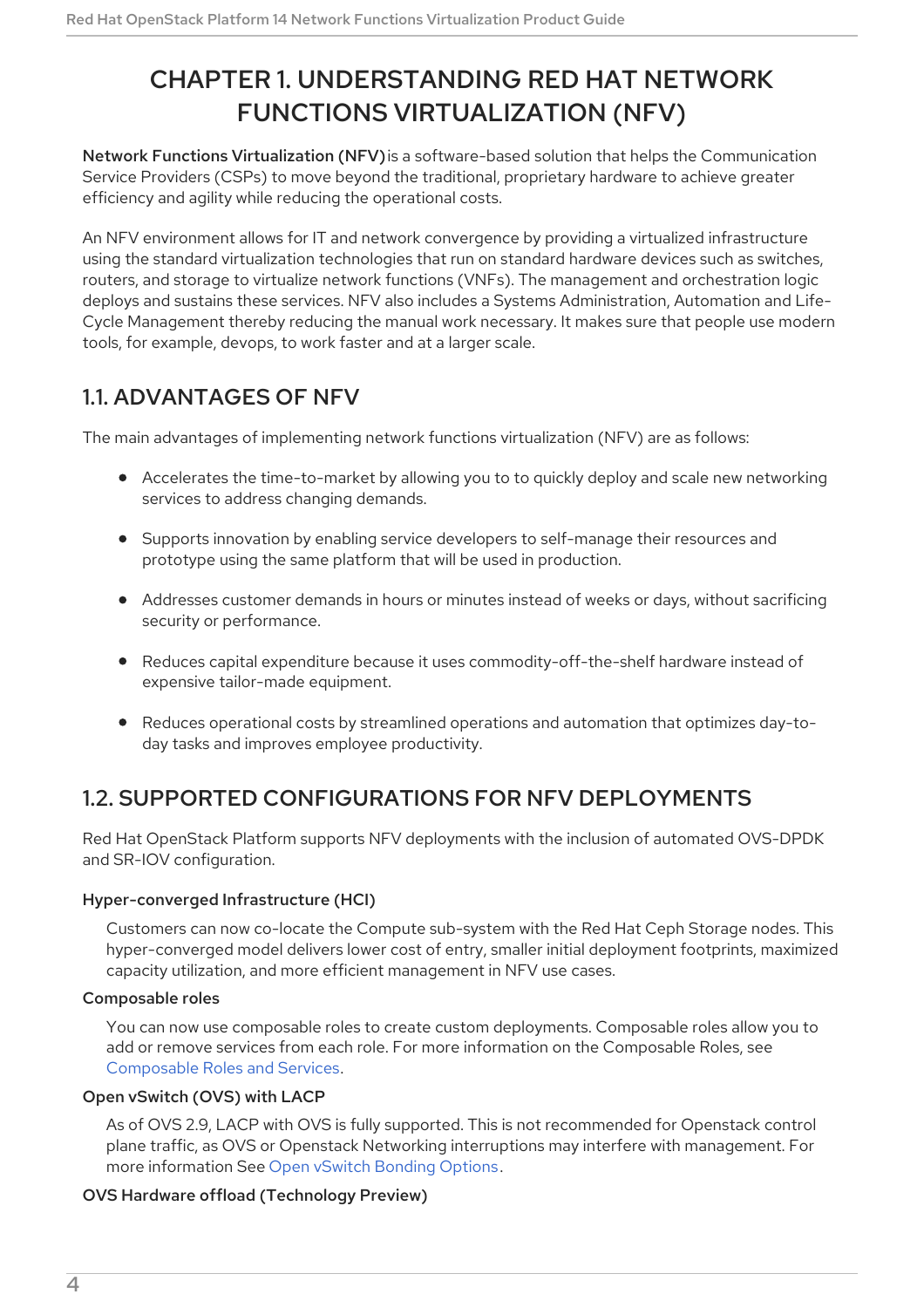Red Hat OpenStack Platform supports, with limitations, the deployment of OVS hardware offload as a technology preview. For information about deploying OVS with hardware offload, see [OpenvSwitch](https://access.redhat.com/documentation/en-us/red_hat_openstack_platform/14/html-single/network_functions_virtualization_planning_and_configuration_guide/index#openvswitch_hardware_offload) Hardware offload .

For more information on the support scope for features marked as technology previews, see [Technology](https://access.redhat.com/support/offerings/techpreview/) Preview.



#### **NOTE**

Red Hat does not support the use of Open Virtual Network (OVN) with Network Functions Virtualization infrastructure (NFVi).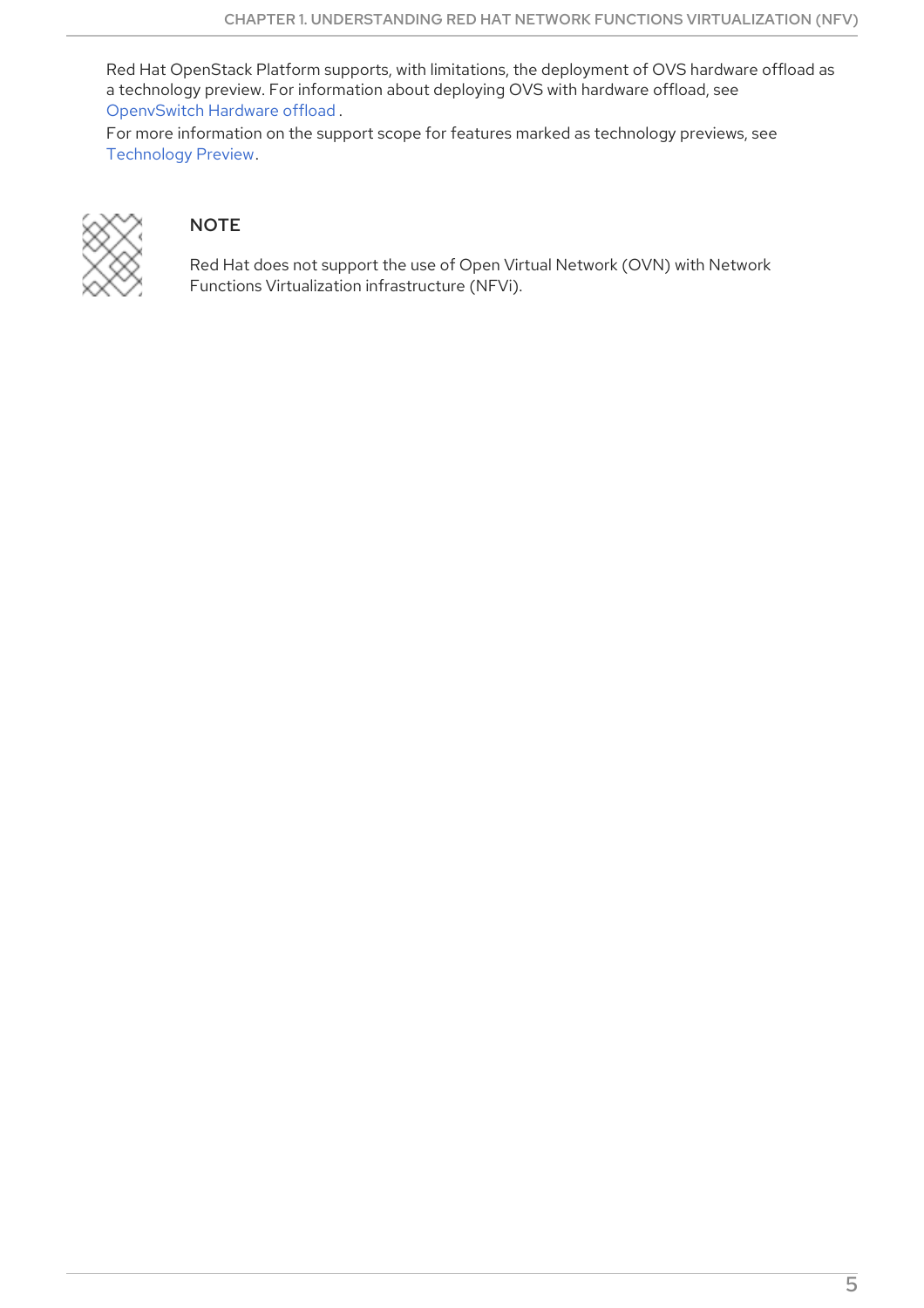# CHAPTER 2. SOFTWARE

## <span id="page-9-1"></span><span id="page-9-0"></span>2.1. ETSI NFV ARCHITECTURE

The European Telecommunications Standards Institute (ETSI) is an independent standardization group that develops standards for information and communications technologies (ICT) in Europe.

Network functions virtualization (NFV) focuses on addressing problems involved in using proprietary hardware devices. With NFV, the necessity to install network-specific equipment is reduced, depending upon the use case requirements and economic benefits. The ETSI Industry Specification Group for Network Functions Virtualization (ETSI ISG NFV) sets the requirements, reference architecture, and the infrastructure specifications necessary to ensure virtualized functions are supported.

Red Hat is offering an open-source based cloud-optimized solution to help the Communication Service Providers (CSP) to achieve IT and network convergence. Red Hat adds NFV features such as single root I/O virtualization (SR-IOV) and Open vSwitch with Data Plane Development Kit (OVS-DPDK) to Red Hat OpenStack.



## <span id="page-9-2"></span>2.2. NFV ETSI ARCHITECTURE AND COMPONENTS

In general, a network functions virtualization (NFV) platform has the following components: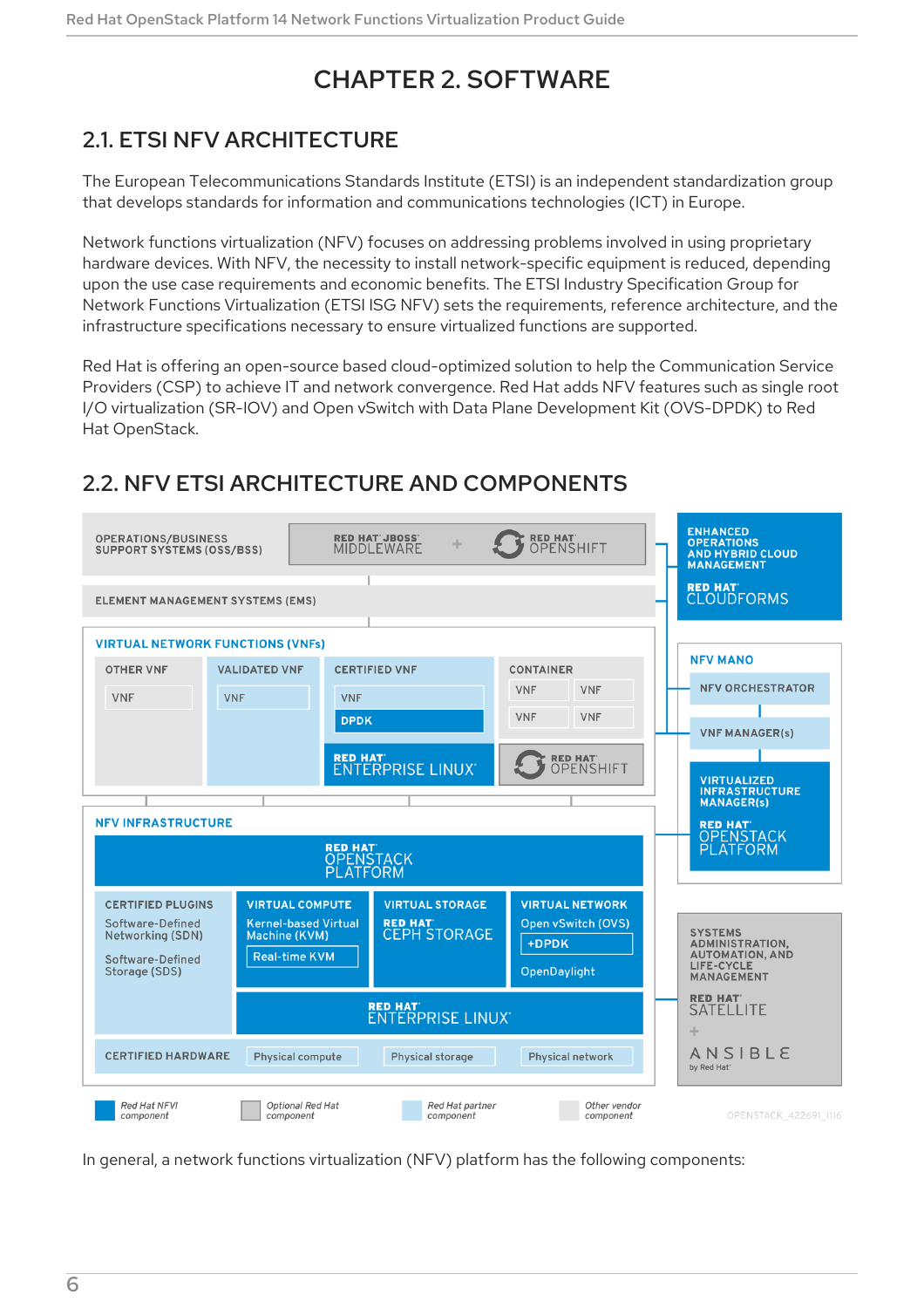- Virtualized Network Functions (VNFs)- the software implementation of network functions, such as routers, firewalls, load balancers, broadband gateways, mobile packet processors, servicing nodes, signalling, location services, and so on.
- NFV Infrastructure (NFVi) the physical resources (compute, storage, network) and the virtualization layer that make up the infrastructure. The network includes the datapath for forwarding packets between virtual machines and across hosts. This allows you to install VNFs without being concerned about the details of the underlying hardware. NFVi forms the foundation of the NFV stack. NFVi supports multi-tenancy and is managed by the Virtual Infrastructure Manager (VIM). Enhanced Platform Awareness (EPA) improves the virtual machine packet forwarding performance (throughput, latency, jitter) by exposing low-level CPU and NIC acceleration components to the VNF.
- NFV Management and Orchestration (MANO)- the management and orchestration layer focuses on all the service management tasks required throughout the life cycle of the VNF. The main goals of MANO is to allow service definition, automation, error-correlation, monitoring, and life cycle of the network functions offered by the operator to its customers, decoupled from the physical infrastructure. This decoupling requires additional layers of management, provided by the Virtual Network Function Manager (VNFM). VNFM manages the life cycle of the virtual machines and VNFs by either interacting directly with them or through the Element Management System (EMS) provided by the VNF vendor. The other important component defined by MANO is the Orchestrator, also known as NFVO. NFVO interfaces with various databases and systems including Operations/Business Support Systems (OSS/BSS) on the top and the VNFM on the bottom. If the NFVO wants to create a new service for a customer, it asks the VNFM to trigger the instantiation of a VNF, which may result in multiple virtual machines.
- Operations and Business Support Systems (OSS/BSS)- provides the essential business function applications, for example, operations support and billing. The OSS/BSS needs to be adapted to NFV, integrating with both legacy systems and the new MANO components. The BSS systems set policies based on service subscriptions and manage reporting and billing.
- Systems Administration, Automation and Life-Cycle Management- manages system administration, automation of the infrastructure components and life cycle of the NFVI platform.

### <span id="page-10-0"></span>2.3. RED HAT NFV COMPONENTS

Red Hat's solution for NFV includes a range of products that can act as the different components of the NFV framework in the ETSI model. The following products from the Red Hat portfolio integrate into an NFV solution:

- Red Hat OpenStack Platform Supports IT and NFV workloads. The Enhanced Platform Awareness (EPA) features deliver deterministic performance improvements through CPU Pinning, Huge pages, Non-Uniform Memory Access (NUMA) affinity and network adaptors (NICs) supporting SR-IOV and OVS-DPDK.
- Red Hat Enterprise Linux and Red Hat Enterprise Linux Atomic Host Create virtual machines and containers as VNFs.
- Red Hat Ceph Storage Provides the the unified elastic and high-performance storage layer for all the needs of the service provider workloads.
- Red Hat JBoss Middleware and OpenShift Enterprise by Red Hat Optionally provide the ability to modernize the OSS/BSS components.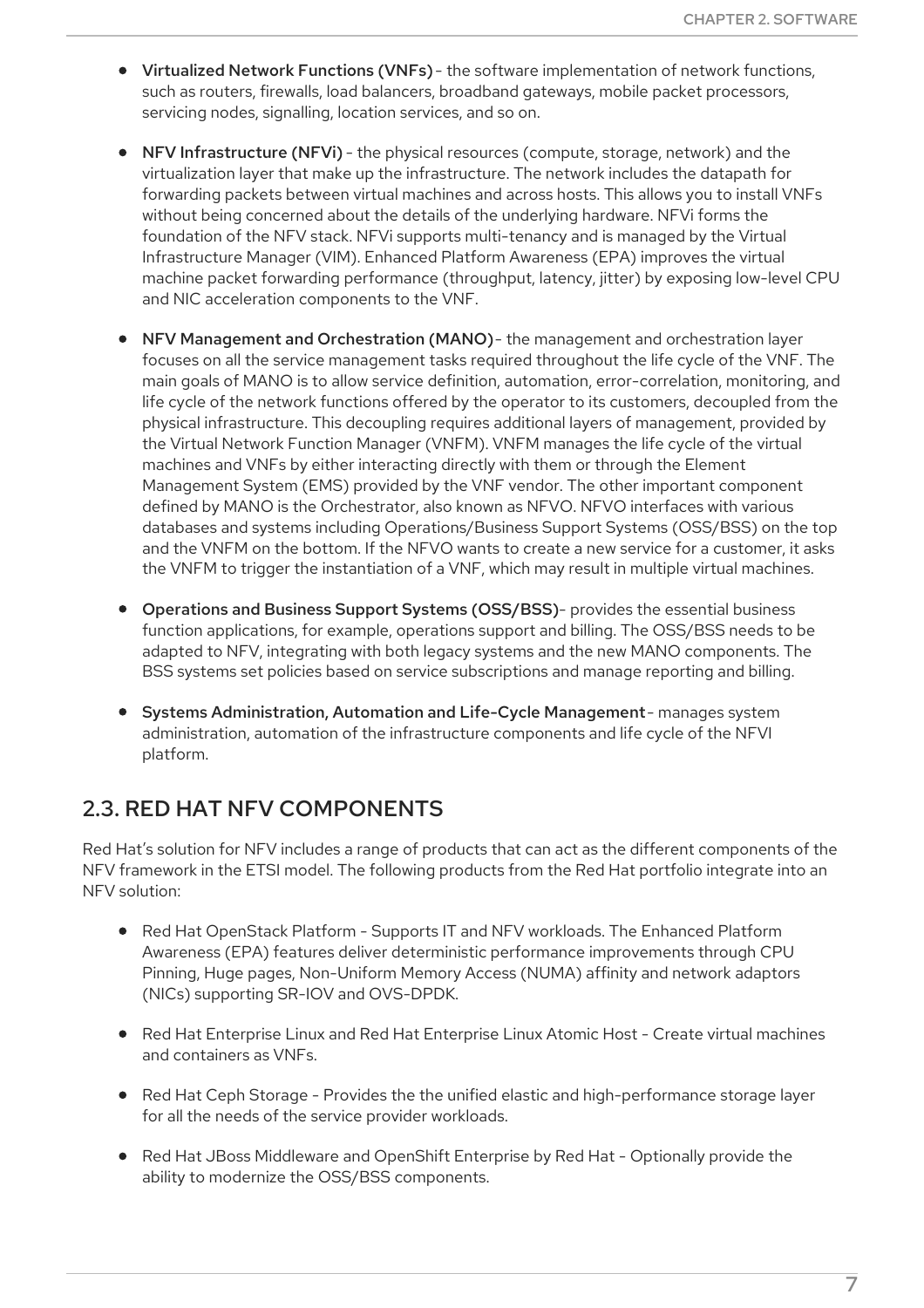- Red Hat CloudForms Provides a VNF manager and presents data from multiple sources, such as the VIM and the NFVi in a unified display.
- Red Hat Satellite and Ansible by Red Hat Optionally provide enhanced systems administration, automation and life-cycle management.

#### <span id="page-11-0"></span>2.4. INSTALLATION SUMMARY

The Red Hat OpenStack Platform director installs and manages a complete OpenStack environment. The director is based on the upstream OpenStack TripleO project, which is an abbreviation for "OpenStack-On-OpenStack". This project takes advantage of the OpenStack components to install a fully operational OpenStack environment; this includes a minimal OpenStack node called the undercloud. The undercloud provisions and controls the overcloud (a series of bare metal systems used as the production OpenStack nodes). The director provides a simple method for installing a complete Red Hat OpenStack Platform environment that is both lean and robust.

For more [information](https://access.redhat.com/documentation/en-us/red_hat_openstack_platform/14/html-single/director_installation_and_usage/) on installing the undercloud and overcloud, see Red Hat OpenStack Platform Director Installation and Usage.

For more information about NFV planning guidelines and [configuration,](https://access.redhat.com/documentation/en-us/red_hat_openstack_platform/14/html-single/network_functions_virtualization_planning_and_configuration_guide/) see Network Function Virtualization Planning and Configuration Guide.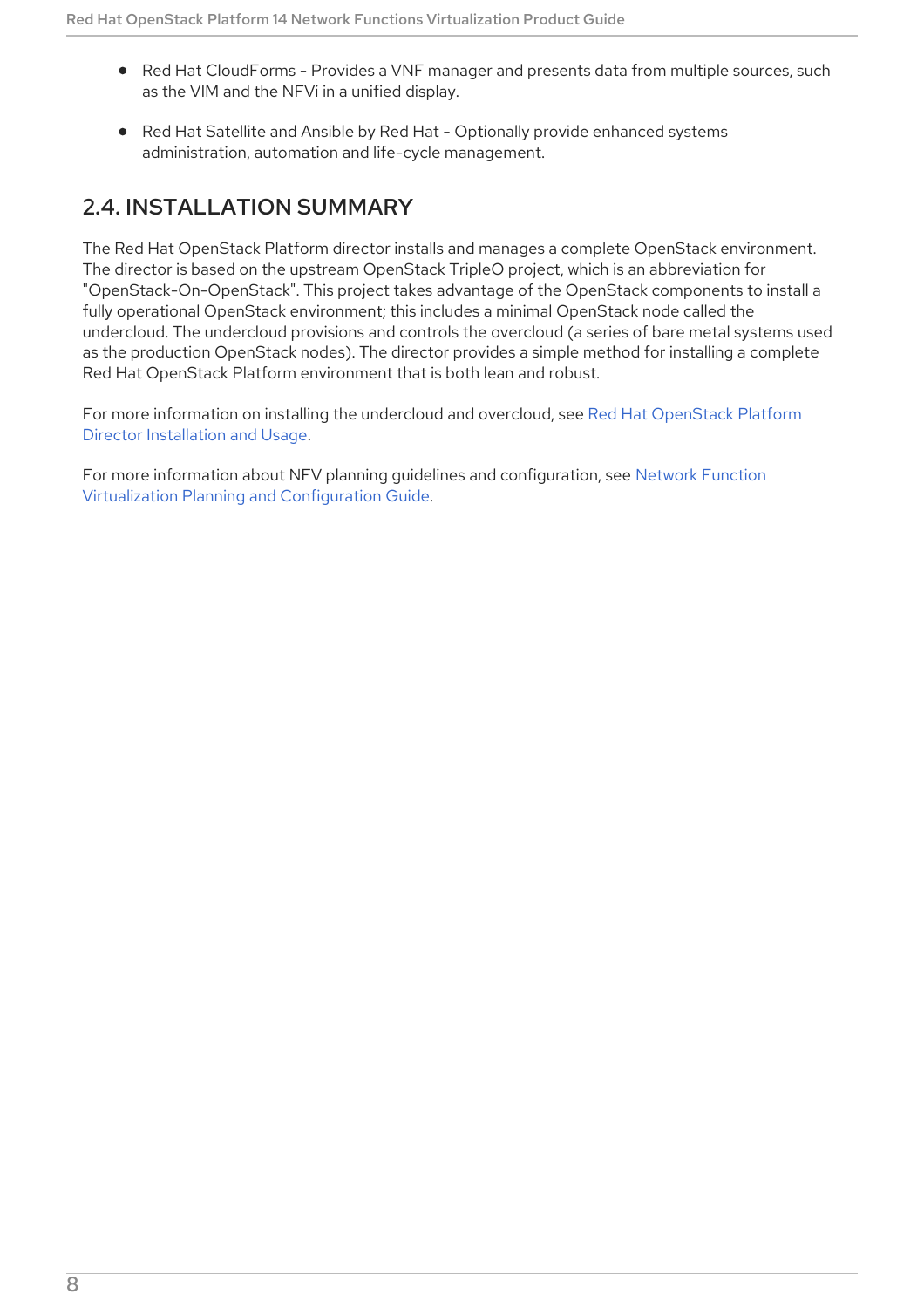## CHAPTER 3. HARDWARE

<span id="page-12-0"></span>See Director [Installation](https://access.redhat.com/documentation/en-us/red_hat_openstack_platform/14/html/director_installation_and_usage/) and Usage for guidance on hardware selection for OpenStack nodes.

For a list of tested NICs for network functions virtualization (NFV), see [Network](https://access.redhat.com/articles/3538141#network-adapter-support-2) Adapter Support. Customer Portal login required.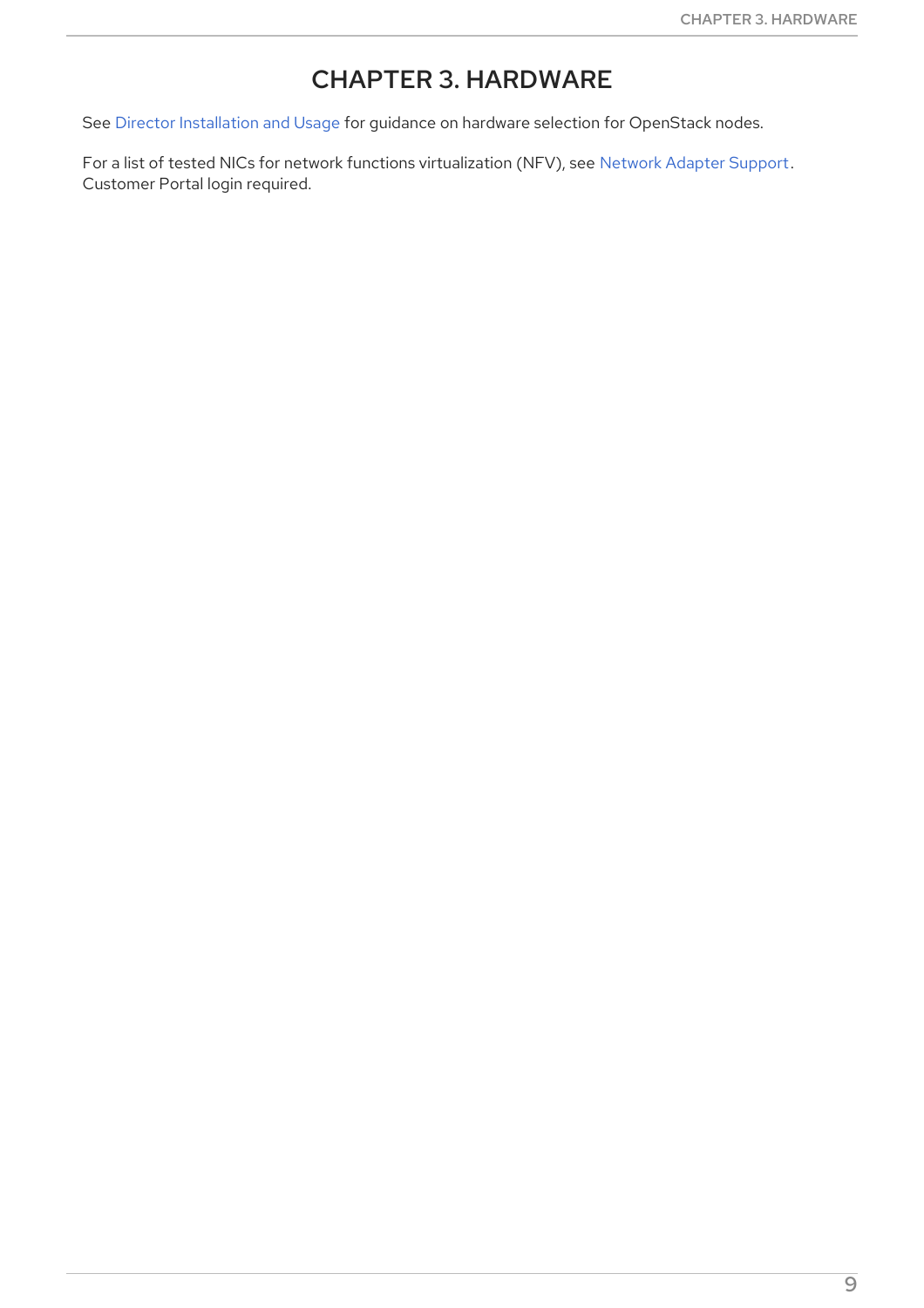# CHAPTER 4. NFV DATA PLANE CONNECTIVITY

<span id="page-13-0"></span>With the introduction of network functions virtualization (NFV), more networking vendors are starting to implement their traditional devices as virtual network functions (VNFs). While the majority of them are looking into virtual machines (VMs), some are also looking at container-based approach, per design choice. OpenStack-based solution should be rich and flexible due to two primary reasons:

- Application readiness Network vendors are currently in the process of transforming their devices into VNFs. Different VNFs in the market have different maturity levels; common barriers to this readiness include enabling RESTful interfaces in their APIs, evolving their data models to become stateless, and providing automated management operations. OpenStack should provide a common platform for all.
- Broad use-cases NFV includes a broad range of applications that serve different use-cases. For example, Virtual Customer Premise Equipment (vCPE) aims at providing a number of network functions such as routing, firewall, virtual private network (VPN), and network address translation (NAT) at customer premises. Virtual Evolved Packet Core (vEPC), is a cloud architecture that provides a cost-effective platform for the core components of Long-Term Evolution (LTE) network, allowing dynamic provisioning of gateways and mobile endpoints to sustain the increased volumes of data traffic from smartphones and other devices. These use cases are implemented using different network applications and protocols, and require different connectivity, isolation, and performance characteristics from the infrastructure. It is also common to separate between control plane interfaces and protocols and the actual forwarding plane. OpenStack must be flexible enough to offer different datapath connectivity options.

In principle, there are two common approaches for providing data plane connectivity to virtual machines:

- **Direct hardware access** bypasses the linux kernel and provides secure direct memory access (DMA) to the physical NIC using technologies such as PCI Passthrough or single root I/O virtualization (SR-IOV) for both Virtual Function (VF) and Physical Function (PF) pass-through.
- Using a virtual switch (vswitch), implemented as a software service of the hypervisor. Virtual machines are connected to the vSwitch using virtual interfaces (vNICs), and the vSwitch is capable of forwarding traffic between virtual machines, as well as between virtual machines and the physical network.

#### <span id="page-13-1"></span>4.1. FAST DATA PATH OPTIONS

Some of the fast data path options are as follows:

- Single Root I/O Virtualization (SR-IOV)is a standard that makes a single PCI hardware device appear as multiple virtual PCI devices. It works by introducing Physical Functions (PFs) that are the full-featured PCIe functions representing the physical hardware ports and Virtual Functions (VFs) that are lightweight functions that can be assigned to the virtual machines. The virtual machines see the VF as a regular NIC that communicates directly with the hardware. NICs support multiple VFs.
- Open vSwitch (OVS) is an open source software switch that is designed to be used as a virtual switch within a virtualized server environment. OVS supports the capabilities of a regular L2-L3 switch and also offers support to the SDN protocols such as OpenFlow to create user-defined overlay networks (for example, VXLAN). OVS uses Linux kernel networking to switch packets between virtual machines and across hosts using physical NIC. OVS now supports connection tracking (Conntrack) and built-in firewall capability. This avoids overhead of Linux bridge with iptables/ebtables. Open vSwitch for Red Hat OpenStack Platform environments offer out-ofbox OpenStack Networking (neutron) integration with OVS.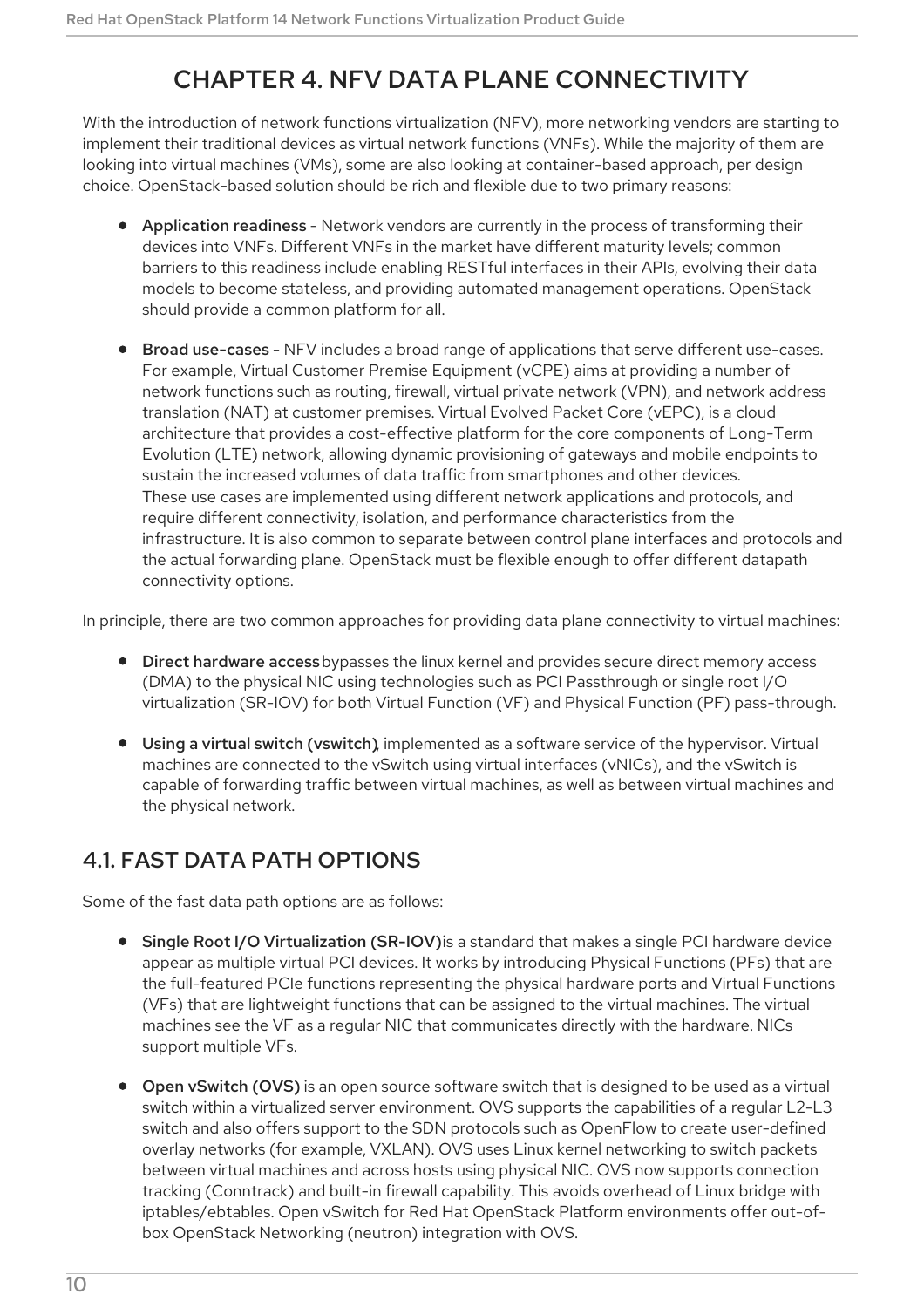- Data Plane Development Kit (DPDK) consists of a set of libraries and poll mode drivers (PMD) for fast packet processing. It is designed to run mostly in the user-space, enabling applications to perform their own packet processing directly from or to the NIC. DPDK reduces latency and allows more packets to be processed. DPDK Poll Mode Drivers (PMDs) run in busy loop, constantly scanning the NIC ports on host and vNIC ports in guest for arrival of packets.
- $\bullet$ DPDK accelerated Open vSwitch (OVS-DPDK) is Open vSwitch bundled with DPDK for a high performance user-space solution with Linux kernel bypass and direct memory access (DMA) to physical NICs. The idea is to replace the standard OVS kernel data path with a DPDK-based data path, creating a user-space vSwitch on the host that uses DPDK internally for its packet forwarding. The advantage of this architecture is that it is mostly transparent to users. The interfaces it exposes, such as OpenFlow, OVSDB, the command line, remain mostly the same.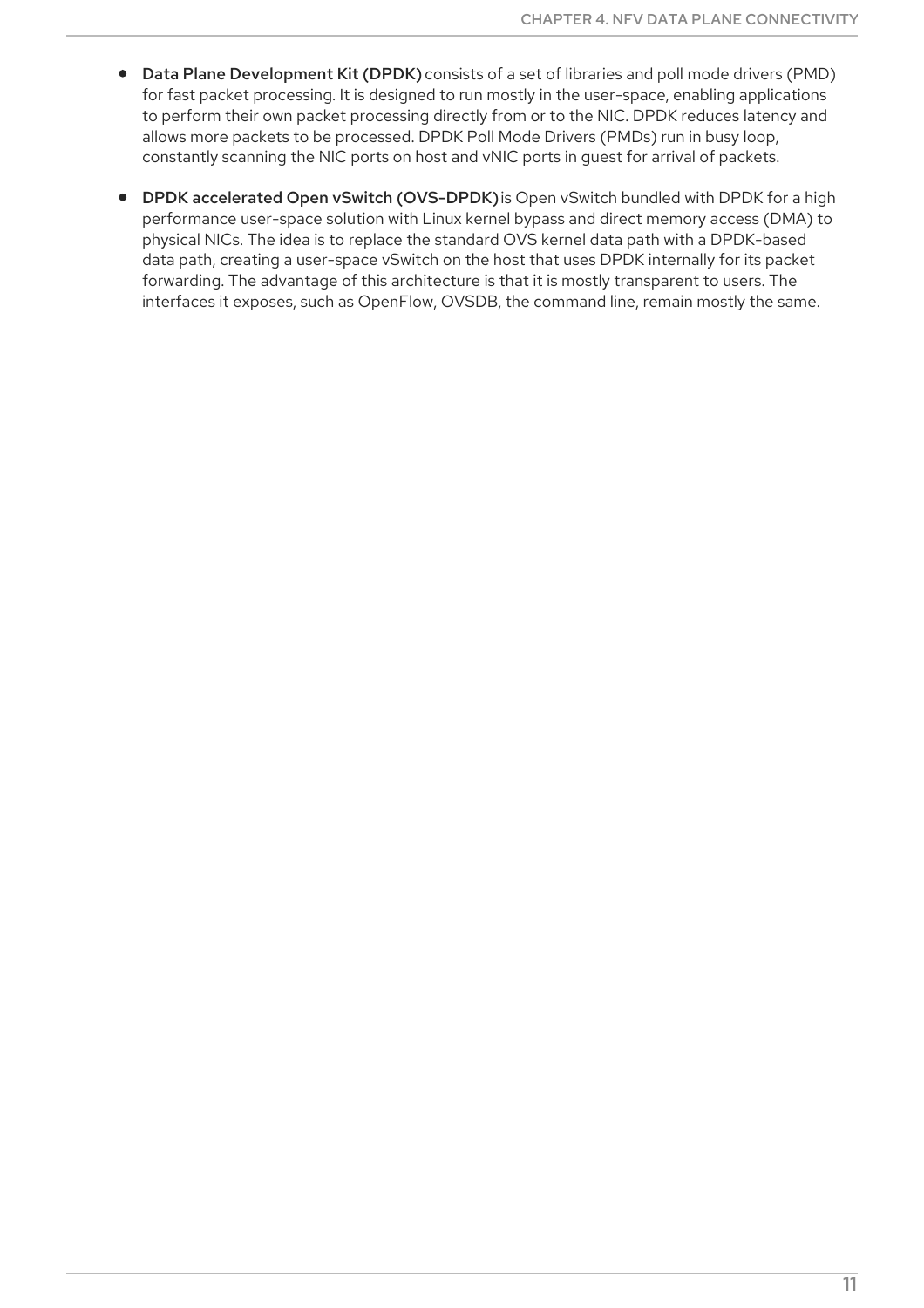# CHAPTER 5. NFV PERFORMANCE CONSIDERATIONS

<span id="page-15-0"></span>For a network functions virtualization (NFV) solution to be useful, its virtualized functions must meet or exceed the performance of physical implementations. Red Hat's virtualization technologies are based on the high-performance Kernel-based Virtual Machine (KVM) hypervisor, common in OpenStack and cloud deployments.

## <span id="page-15-1"></span>5.1. CPUS AND NUMA NODES

Previously, all memory on x86 systems was equally accessible to all CPUs in the system. This resulted in memory access times that were the same regardless of which CPU in the system was performing the operation and was referred to as Uniform Memory Access (UMA).

In Non-Uniform Memory Access (NUMA), system memory is divided into zones called nodes, which are allocated to particular CPUs or sockets. Access to memory that is local to a CPU is faster than memory connected to remote CPUs on that system. Normally, each socket on a NUMA system has a local memory node whose contents can be accessed faster than the memory in the node local to another CPU or the memory on a bus shared by all CPUs.

Similarly, physical NICs are placed in PCI slots on the Compute node hardware. These slots connect to specific CPU sockets that are associated to a particular NUMA node. For optimum performance, connect your datapath NICs to the same NUMA nodes in your CPU configuration (SR-IOV or OVS-DPDK).

The performance impact of NUMA misses are significant, generally starting at a 10% performance hit or higher. Each CPU socket can have multiple CPU cores which are treated as individual CPUs for virtualization purposes.

OpenStack Compute makes smart scheduling and placement decisions when launching instances. Administrators who want to take advantage of these features can create customized performance flavors to target specialized workloads, including NFV and High Performance Computing (HPC).

#### TIP

[Background](https://access.redhat.com/solutions/700683) information about NUMA is available in the following article: What is NUMA and how does it work on Linux?

### <span id="page-15-2"></span>5.2. NUMA NODE EXAMPLE

The following diagram provides an example of a two-node NUMA system and the way the CPU cores and memory pages are made available: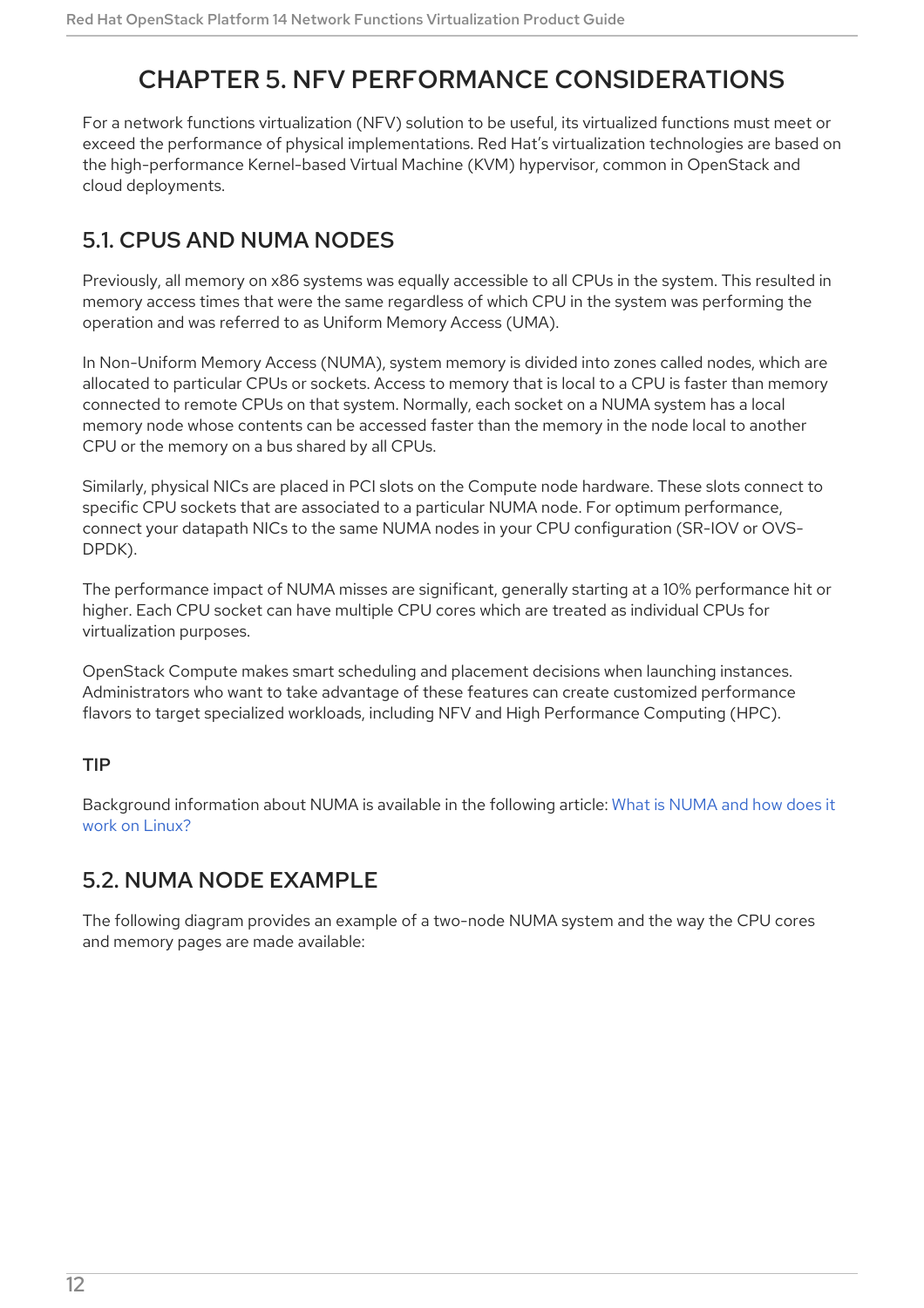



#### **NOTE**

Remote memory available via Interconnect is accessed only if VM1 from NUMA node 0 has a CPU core in NUMA node 1. In this case, the memory of NUMA node 1 acts as local for the third CPU core of VM1 (for example, if VM1 is allocated with CPU 4 in the diagram above), but at the same time, it acts as remote memory for the other CPU cores of the same VM.

### <span id="page-16-0"></span>5.3. CPU PINNING

CPU pinning is the ability to run a specific virtual machine's virtual CPU on a specific physical CPU, in a given host. vCPU pinning provides similar advantages to task pinning on bare-metal systems. Since virtual machines run as user space tasks on the host operating system, pinning increases cache efficiency.

See [Configure](https://access.redhat.com/documentation/en-us/red_hat_openstack_platform/14/html/instances_and_images_guide/ch-cpu_pinning) CPU Pinning with NUMA for further information.

## <span id="page-16-1"></span>5.4. HUGEPAGES

Physical memory is segmented into contiguous regions called pages. For efficiency, the system retrieves memory by accessing entire pages instead of individual bytes of memory. To perform this translation, the system looks in the Translation Lookaside Buffers (TLB) that contain the physical to virtual address mappings for the most recently or frequently used pages. If a mapping being searched for is not in the TLB, the processor must iterate through all the page tables to determine the address mappings. This results in a performance penalty. It is therefore preferable to optimise the TLB so as to ensure the target process can avoid the TLB misses as much as possible.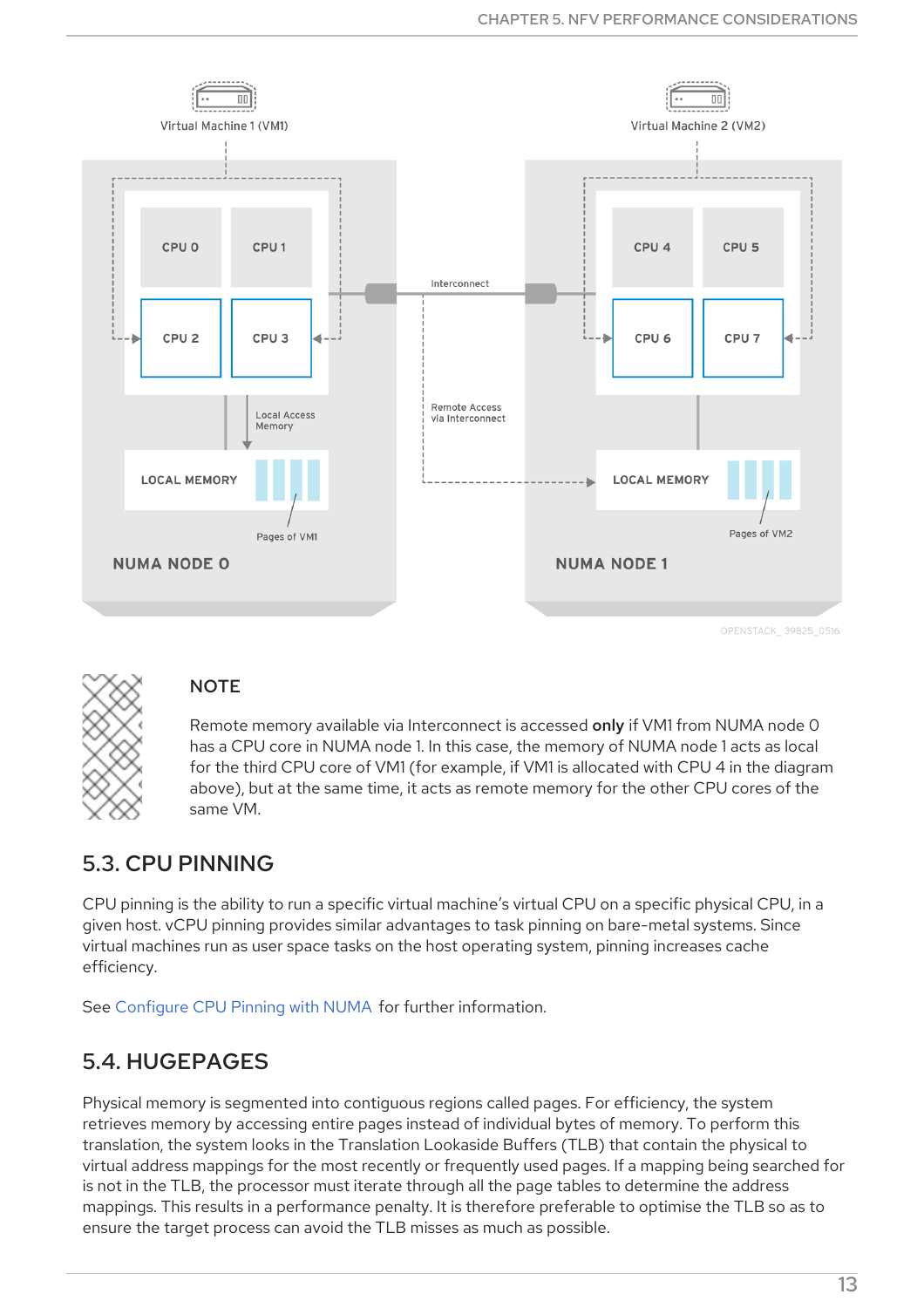The typical page size in an x86 system is 4KB, with other larger page sizes available. Larger page sizes mean that there are fewer pages overall, and therefore increases the amount of system memory that can have its virtual to physical address translation stored in the TLB. As a result, this lowers the potential for TLB misses, which increases performance. With larger page sizes, there is an increased potential for memory to be wasted as processes must allocate in pages, but not all of the memory is likely required. As a result, choosing a page size is a trade off between providing faster access times by using larger pages and ensuring maximum memory utilization by using smaller pages.

#### <span id="page-17-0"></span>5.5. PORT SECURITY

Port security is an anti-spoofing measure. It blocks egress traffic that does not match the source IP and source MAC address of the originating network port. You cannot view or modify this behavior using security group rules.

By default, the **port security enabled** parameter is set to **enabled** on newly created Neutron networks in OpenStack. Newly created ports copy the value of the **port\_security enabled** parameter from the network they are created on.

For some NFV use cases, such as building a firewall or router, you will need to disable port security.

To disable port security on a single port, run the following command:

openstack port set --disable-port-security <port-id>

To prevent port security from being enabled on any newly created port on a network, set the **port** security enabled parameter on the network to disabled.

openstack network set --disable-port-security <network-id>